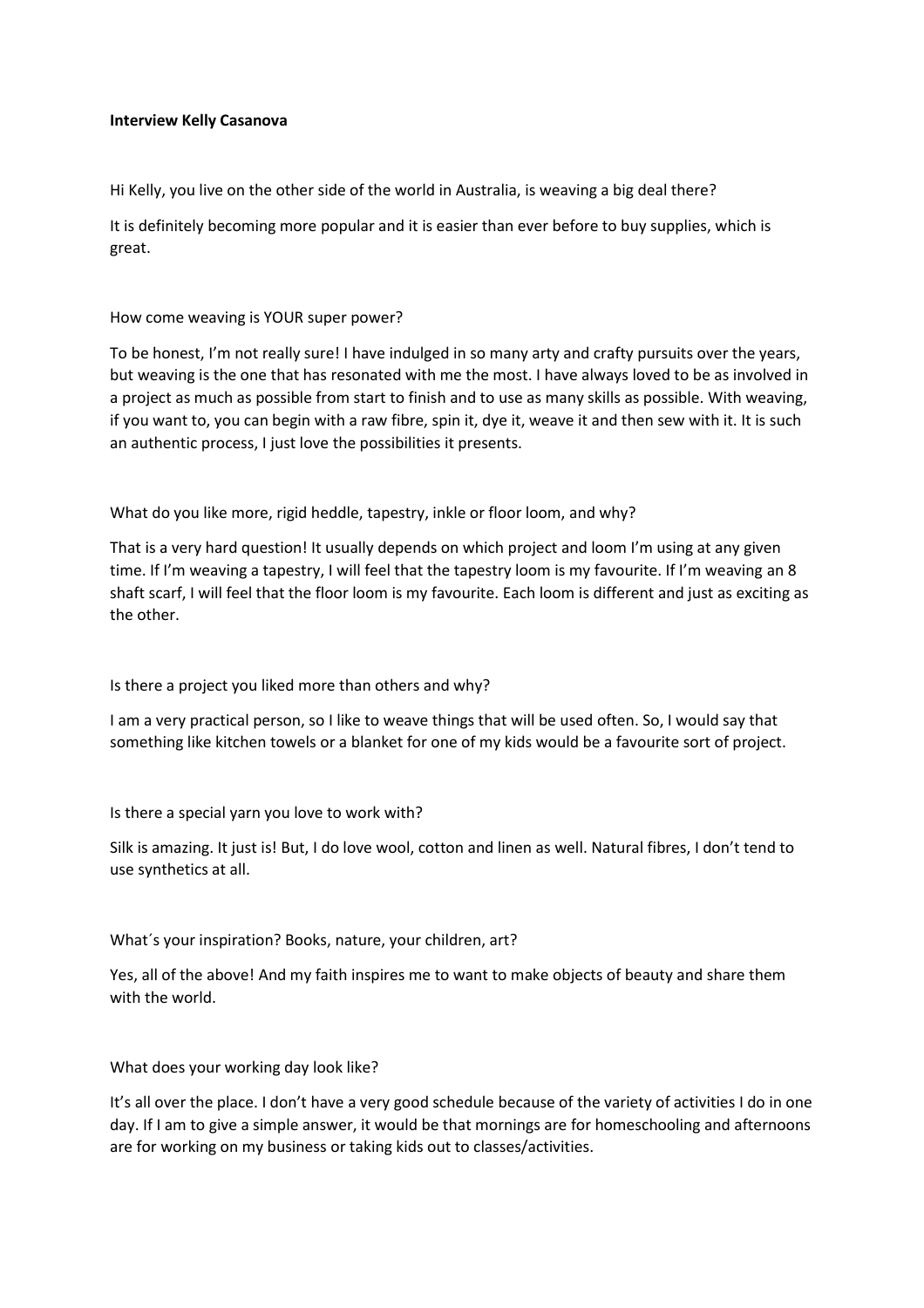Is there a special project, a big one perhaps, that you´re dreaming of?

Yes!!! I think about it all the time! A quilt. A handwoven, pieced quilt. Bed sized. I'm not sure how it will look or how I will every get time to firstly weave it and then to sew it, but I'm sure it's going to happen one day1

You´re very successful on YouTube and with your Online Weaving School. How did you decide that this is he perfect way teaching?

I didn't decide it, everything just came about that way. I uploaded 2 videos to Youtube, just wanting to share my love of weaving and not expecting anything at all in return. I never dreamed that any of this would happen! Online teaching is perfect for me. As a homeschooling Mum it has always been difficult to do anything away from home, I always have children with me. So, it's the best possible fit as my entire business is run from home.

Most of your pupils live on the northern hemisphere, so while winter is coming to Australia, we´re expecting summer. How do you deal this, do you adapt your projects to the different seasons?

I try to offer projects that will appeal to those in the opposite season to me. I don't mind this at all. But, if I want to make something warm and cosy because Winter is coming here, students in another part of the world will still be interested, thankfully. The beauty of online classes is the students can take them whenever they wish, so can choose projects that suit their mood and climate at the time.

You have a house, four children who you´re home schooling and you´re a weaving entrepreneur with an etsy shop, you tube and your weaving school – does your day really have 24 hours like mine?

Ha ha! Well, when you put it like that, it does seem like a lot to do. I do work really hard, but I have a very supportive family and my husband is just wonderful. It's really a team effort. And it helps if you love what you do, it doesn't feel so much like work then!

Is there a craft you´d like to learn if your day had more hours?

At this point, I think I would be happy just to have a bit more time to practice the crafts I already do. Having said that, I have long harboured a secret desire to learn pottery. I love music and singing too, it would be great to have more time to indulge in those.

What are your next plans or what´s the next big step?

As quickly as I make classes, there are requests for more. I always have something on the go. My creative brain does not let me rest, I am positively overloaded with ideas. So, I just choose the next project or class or design and go with it.

I'm working really hard on my blog at the moment as I want to build that up to be a great online resource for weavers.

My next huge project this year will be the "Journey through Japan" class. I am very excited about this! It will be my largest class to undertake yet and will cover at least 4 projects and a myriad of